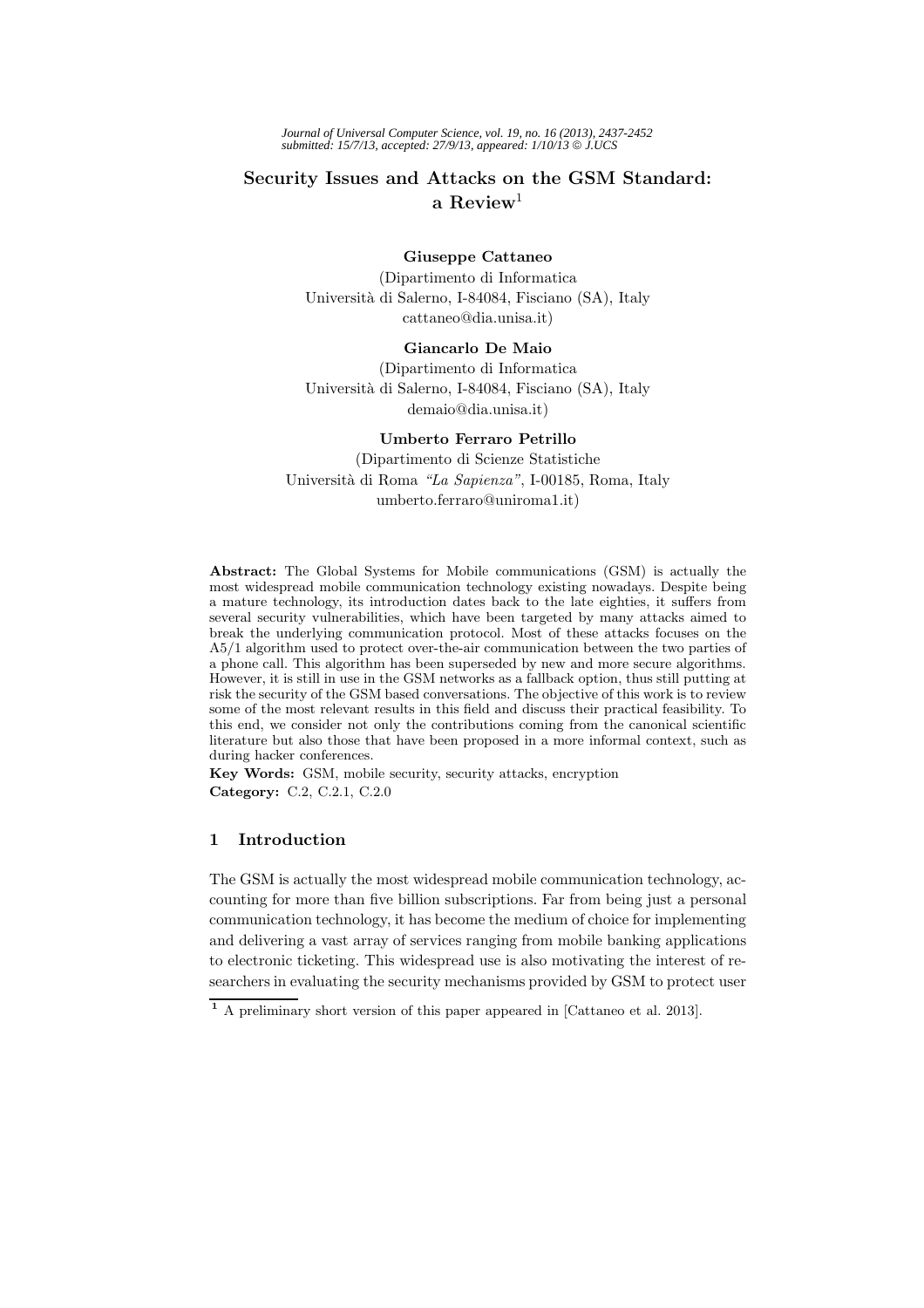communication. In particular, the GSM protocols suffer from many weaknesses which allowed for the development of several attacks able to break confidentiality and privacy of subscribers. The objective of this paper is to review some of the most relevant security attacks to the GSM-related technologies, including also those techniques that, although not being presented in a formal scientific context, have proved to be very effective in practice.

## **1.1 Organization of the Paper**

The rest of the paper is organized as follows. In Section 2, we briefly introduce the architecture of a GSM network with an emphasis on the security aspects. In Section 3, we discuss some of the most relevant attacks proposed so far in the scientific literature. In Section 4, we briefly outline the security issues existing in LTE networks. Finally, in Section 5, we draw some conclusions about the vulnerability of GSM communication networks with respect to the new communication technologies

### **2 The GSM Standard**

The GSM has been developed by the ETSI as a standard [3GPP 1998] to describe protocols for second generation digital cellular networks used by mobile phones. It offers several services based on voice transmission and data transmission.

The main elements of a GSM network (see Figure 1), as described in [Wikipedia 2012], are:

- **The Mobile Station.** It is made up of the Mobile Equipment (ME) and of the Subscriber Identity Module (SIM). The ME refers to the physical phone itself, and it is uniquely identified by the International Mobile Equipment Identity (IMEI) number, burned into it by the manufacturer. The SIM is a small smart card that is inserted into the phone and carries information specific to the subscriber, such as International Mobile Subscriber Identity (IMSI), Temporary Mobile Subscriber Identity (TMSI) and the encryption keys (*Ki* and *Kc*).
- **The Core Network.** It carries out call switching and mobility management functions for mobile phones roaming on the network of base stations. It is made of several components. The Mobile Switching Center (MSC) is the primary service delivery node for GSM. It is responsible for setting up and releasing the end-to-end connections. Moreover, it manages mobility and hand-over requirements occurring during a call. Finally, it takes care of monitoring in real-time the cost of a call and charging it to the mobile phone subscriber. The Home Location Register (HLR) is a central database that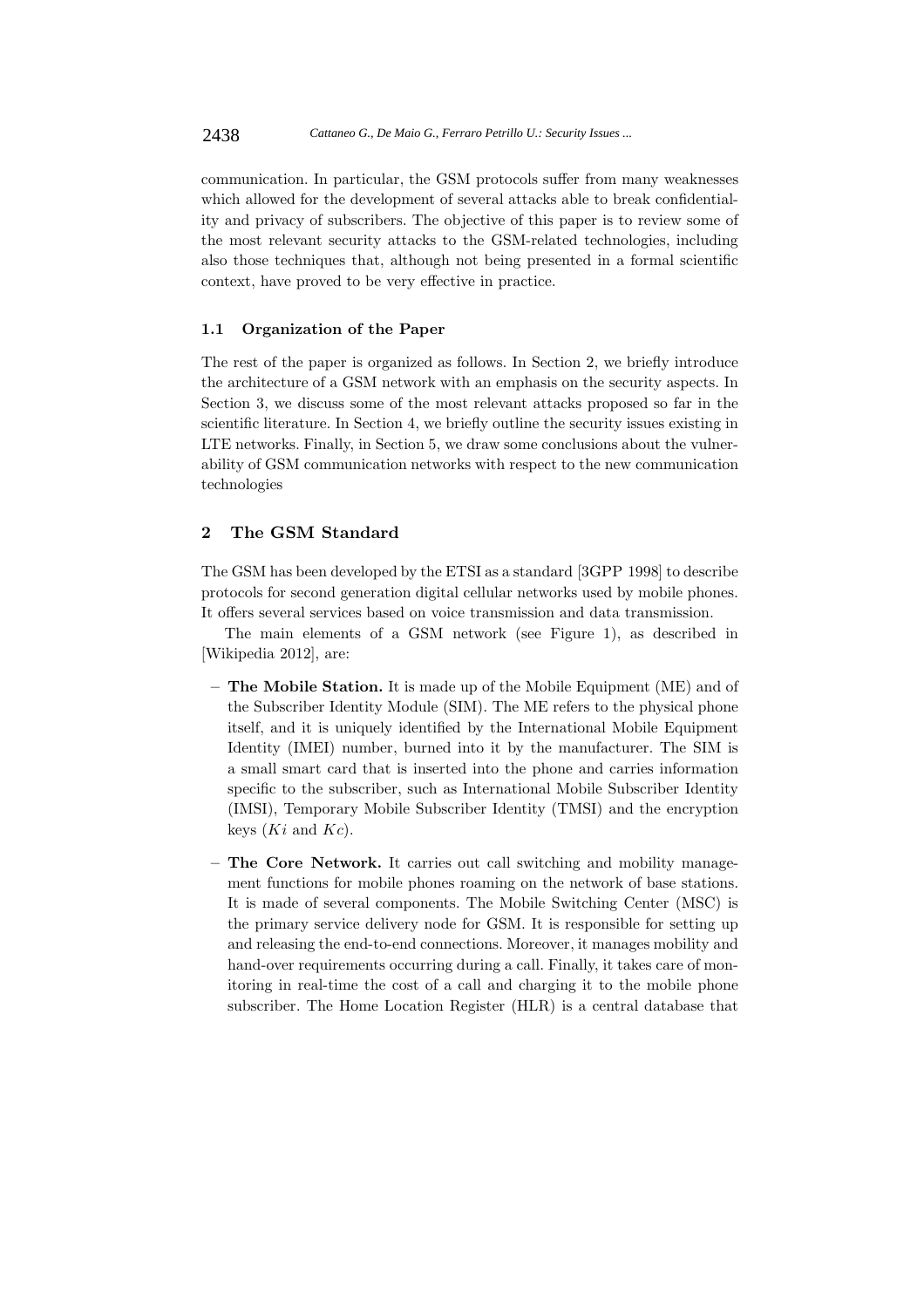

**Figure 1:** Structure of a GSM Network

contains details of each mobile phone subscriber that is authorized to use the GSM core network. The Visitor Location Register (VLR) is a database that contains the same type of information held by the HLR, but limited to the subscribers currently in a particular area. Finally, the Authentication Center (AuC) is the component responsible for generating the necessary cryptovariables for the authentication and the encryption on the network. The security of the entire process relies on a secret *Ki* shared between the AuC and the SIM. *Ki* is securely burned into the SIM during its manufacturing and is also securely replicated onto the AuC. Notice that *Ki* is never transmitted between the AuC and SIM, but is combined with the IMSI to produce a challenge/response for identification purposes.

**– The Base Station Subsystem.** It is responsible for handling traffic and signaling between a mobile station and the core network. In the Base Station Subsystem, the Base Transceiver Station (BTS) is the component that deals with the transmission and reception of radio signals with the mobile station. The coverage area of a BTS is called *cell*. The BTS contains the equipment for encrypting and decrypting communications with the mobile station and is controlled by a Base Station Controller (BSC).

## **2.1 Security Features**

The GSM standard defines several security mechanisms for protecting both the integrity of the network and the privacy of the subscribers. Whenever a ME tries to join a GSM network, it has to pass through an authentication procedure required to verify the identity of the subscriber using it. This denies the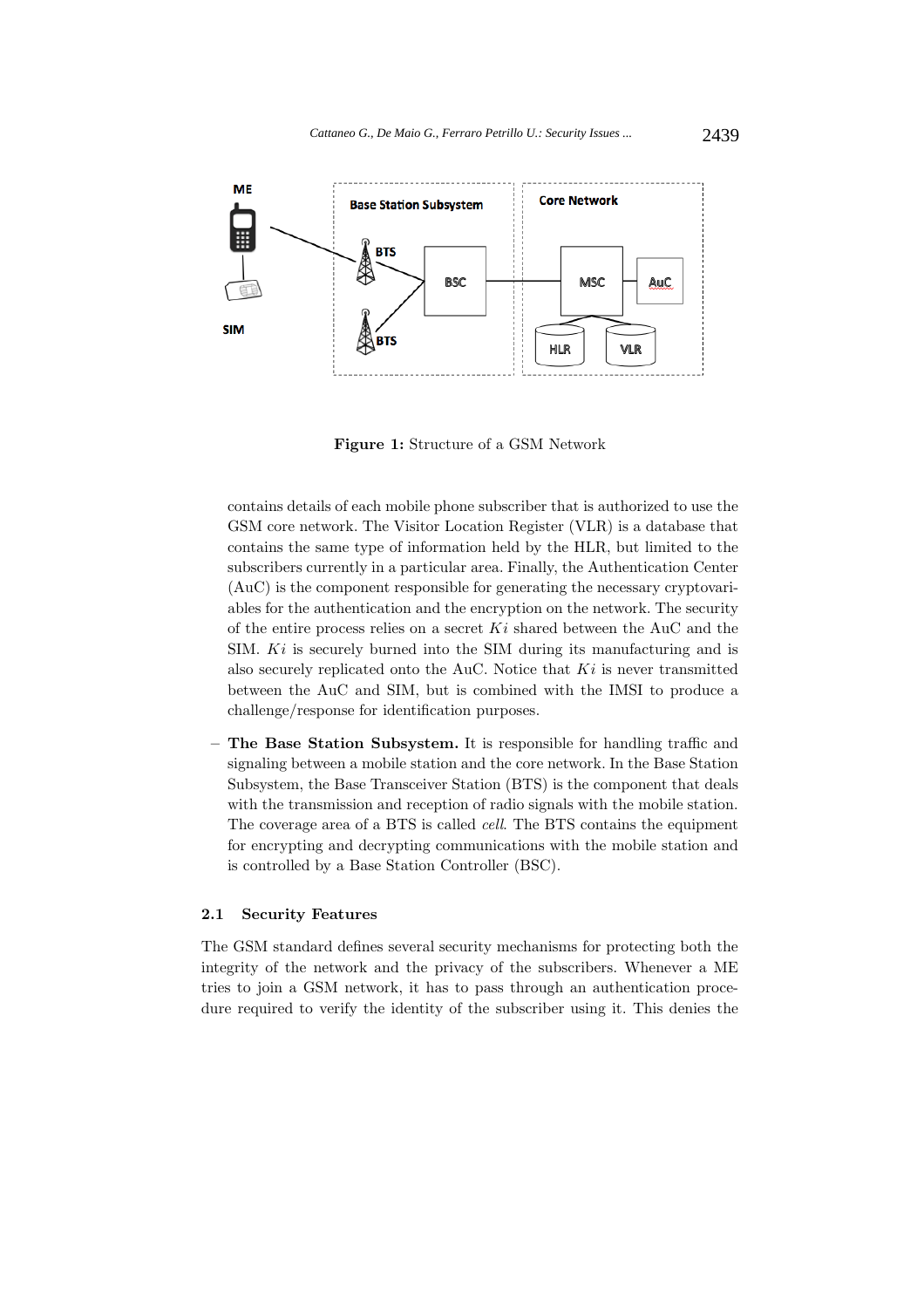possibility for a subscriber to impersonate another one and guarantees that only authorized subscribers may access the network. When connected, the signaling and data channels over the radio path between a base station and the ME are protected by means of an encryption scheme. This ensures the confidentiality of the conversations. In the following we provide more details about these schemes and about the cryptographic machinery they use.

These schemes do not require sensitive information to be transmitted over the radio channel. Instead, the authentication is performed using a a challengeresponse mechanism. The conversations are encrypted using a temporary, randomly generated ciphering key (*Kc*). The mobile phone identifies itself by means of the Temporary Mobile Subscriber Identity (TMSI), which is issued by the network and may be changed periodically (i.e. during hand-offs) for additional security.

# **2.1.1 Authentication**

As discussed in [Margrave 1995], the GSM network authenticates the identity of a subscriber using the following challenge-response mechanism (see Figure 2 for an overview of the involved security components).

- 1. The Authentication Center (AuC) generates a 128-bit random number (*RAND*) and sends it to the mobile phone.
- 2. The mobile phone computes the 32-bit signed response (*SRES*) based on the encryption of *RAND* with the authentication algorithm (*A*3) using the individual subscriber authentication key  $(K<sub>i</sub>)$ . The computation is entirely done within the SIM. This provides enhanced security, because the confidential subscriber information such as the individual subscriber authentication key (*Ki*) is never released from the SIM during the process.
- 3. On the network, upon receiving the signed response (*SRES*) from the subscriber, the AuC compares its value of *SRES* with the value it has received from the mobile phone. If the two values match, the authentication is successful and the subscriber joins the network. The AuC actually does not store a copy of *SRES*, in fact it has to query the HLR or the VLR in order to retrieve it, as needed. Otherwise, the connection is terminated and an authentication failure message is sent to the mobile phone. Also in this case, the individual subscriber authentication key  $(Ki)$  is never transmitted over the radio channel.

It is worth noting that GSM only authenticates the user to the network (and not vice versa). So, the security model offers confidentiality and authentication, but not the non-repudiation.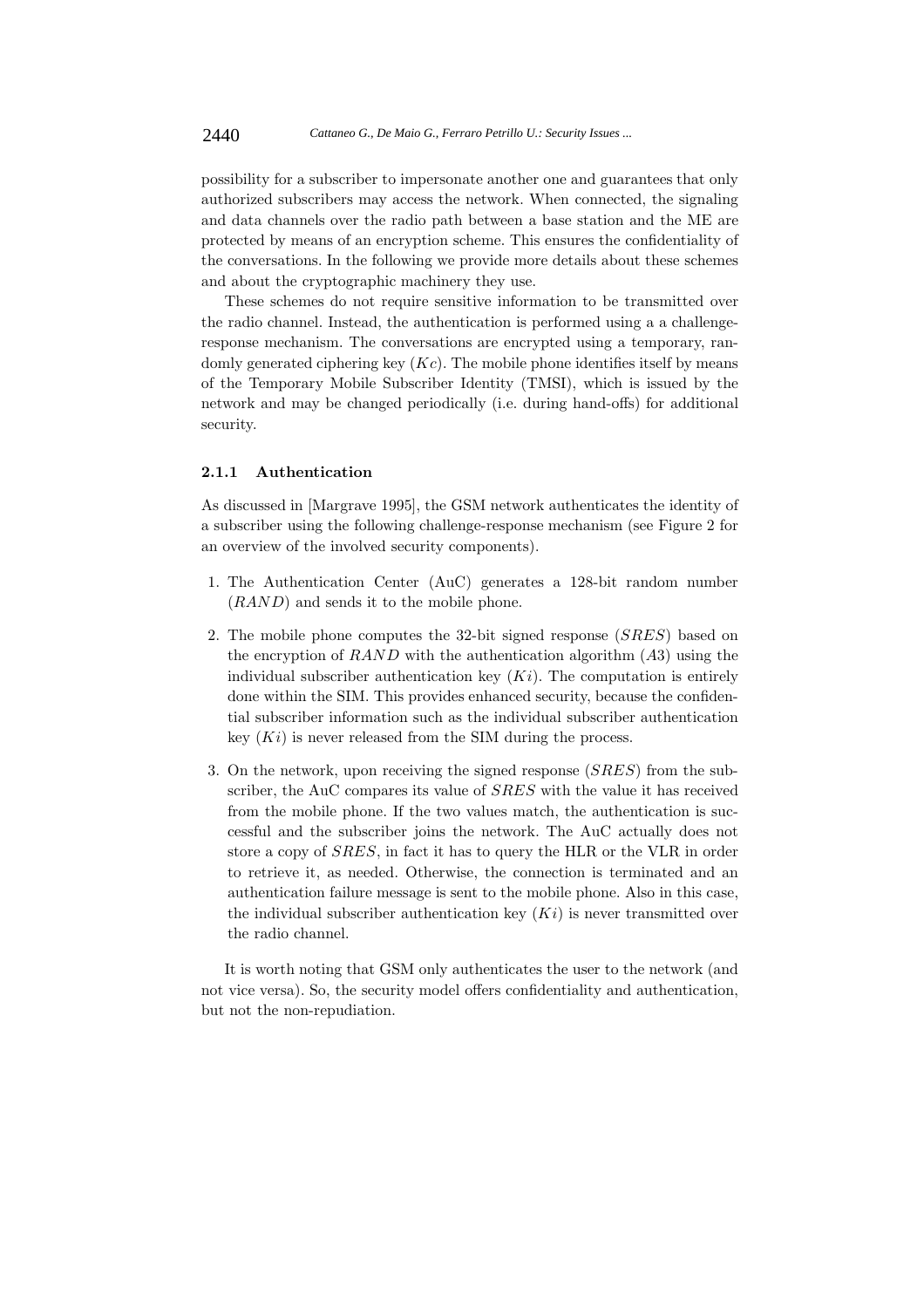

**Figure 2:** GSM Security Architecture

#### **2.1.2 Data Confidentiality**

The SIM contains the implementation of the key generation algorithm (A8) which is used to produce the  $64$ -bit ciphering key  $(Kc)$  to be used to encrypt and decrypt the data between the ME and the base station. It is computed by applying the same random number (*RAND*) used in the authentication process to the ciphering key generating algorithm (A8) with the individual subscriber authentication key  $(K<sub>i</sub>)$ . Additional security is provided by the periodic change of the ciphering key. Similarly to the authentication process, the computation of the ciphering key  $(Kc)$  is done within the SIM. An additional level of security is provided by the periodic change of the ciphering key, making the system more resistant to eavesdropping. This change may occur at regular intervals as required by network design and security considerations.

Encrypted communications between the MS and the network is done using one of the A5 ciphering algorithms. Encrypted communication is initiated by a ciphering mode request command from the GSM network. Upon receipt of this command, the mobile station begins encryption and decryption of data using the selected ciphering algorithm and the ciphering key (*Kc*). The A5 algorithms are implemented in the hardware of the ME, as they have to encrypt and decrypt data on the fly.

# **2.1.3 The A5 Ciphering Algorithms**

In the GSM protocol, the data is sent as sequence of frames, where each frame contains 228 bit. Each plaindata frame is XORed with a pseudorandom sequence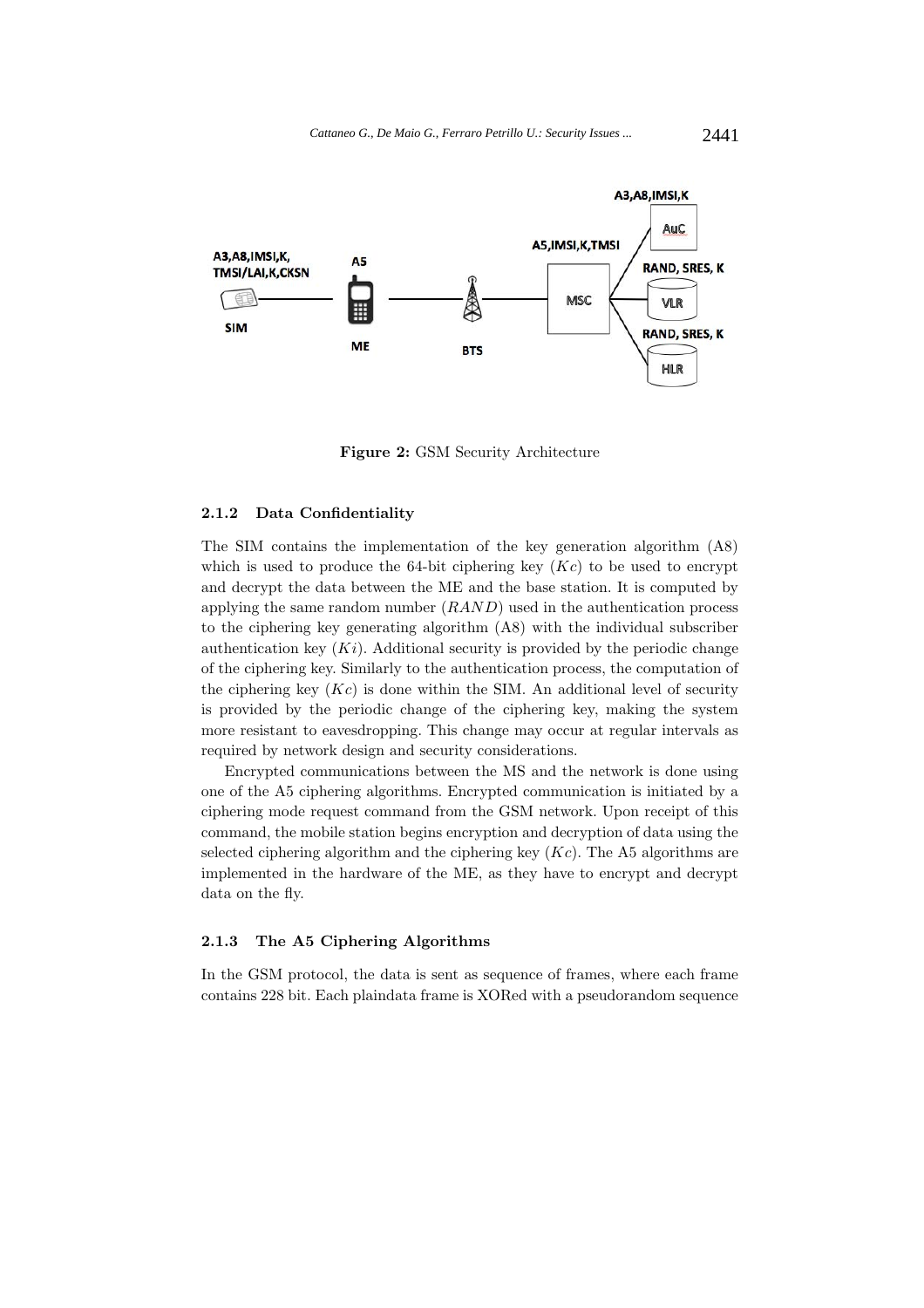generated by one of A5 stream cipher algorithms. These algorithms, namely A5/1, A5/2 and A5/3, are used for ensuring over-the-air voice privacy.

The A5/1 algorithm was developed in late 1987 and is used within Europe and United States. It takes as input a key of 64 bit and a public *initial vector* of 22 bit. The algorithm is based on three *linear feedback shift registers* (LFSR) long 19, 22 and 23 bit respectively. The keystream is built by running an algorithm, called *clock*, that produces 1 bit at each step. The output of the clock algorithm is the XOR of the leftmost bit of the three LFSR registers. Each register has associated a *clocking bit*. At each cycle, the clocking bits of the registers are given as input to a *majority function* that computes the *majority bit*. A register is *clocked* if the clocking bit agrees with the majority bit. Hence, at each step at least two or three registers are clocked, and each register steps with probability 3*/*4. This mechanism implies that each register generates a sequence which may be repeated not earlier than  $2^l - 1$  clocks, where *l* is the length of the register. The initialization phase takes place by setting all registers to zero and, then, performing 100 cycles of clock. Then, the algorithm is ready to produce the keystream, one bit at time.

The A5/2 algorithm was introduced in 1989 in order to extend the GSM standard to a wider range of countries while complying with the cryptographyrelated export restrictions existing in the United States. It is a deliberate weakened version of the A5/1 which is almost identical to its counterpart except for an additional LFSR used to produce the three clocking bits. The output bit of this additional register is the XOR of the rightmost bits of the three other LF-SRs and the three bits produced by the *majority functions* on each LFSR. Since 2007 A5/2 is not implemented anymore in mobile phones for security reasons.

Finally, the A5/3 algorithm was developed in 1997 and is based on the MISTY cipher [Matsui 1997]. In the 2002 it was modified in order to obtain a faster and more hardware-friendly version, called KASUMI [3GPP 1998]. In a few words, it is a block cipher using 64 bit blocks, 128 bit keys and a recursive Feistel structure with 8 rounds, each consisting of 3 rounds, where each round consists of 3 more rounds of nonlinear SBox operations.

#### **3 Attacks**

There is a wide category of attacks against mobile communications that do not depend on network weaknesses. These include mobile phones malware, identity theft by SIM cloning and so on. Some other attacks, such as phishing with SMS, may exploit human factors as well. A good review of such security issues can be found in [Castiglione et al. 2009]. On the contrary, this work focuses on attacks that exploit vulnerabilities of GSM protocols.

Most of these attacks target the A5 family of ciphering algorithms. The exact formulation of these algorithms is still officially secret. However, the research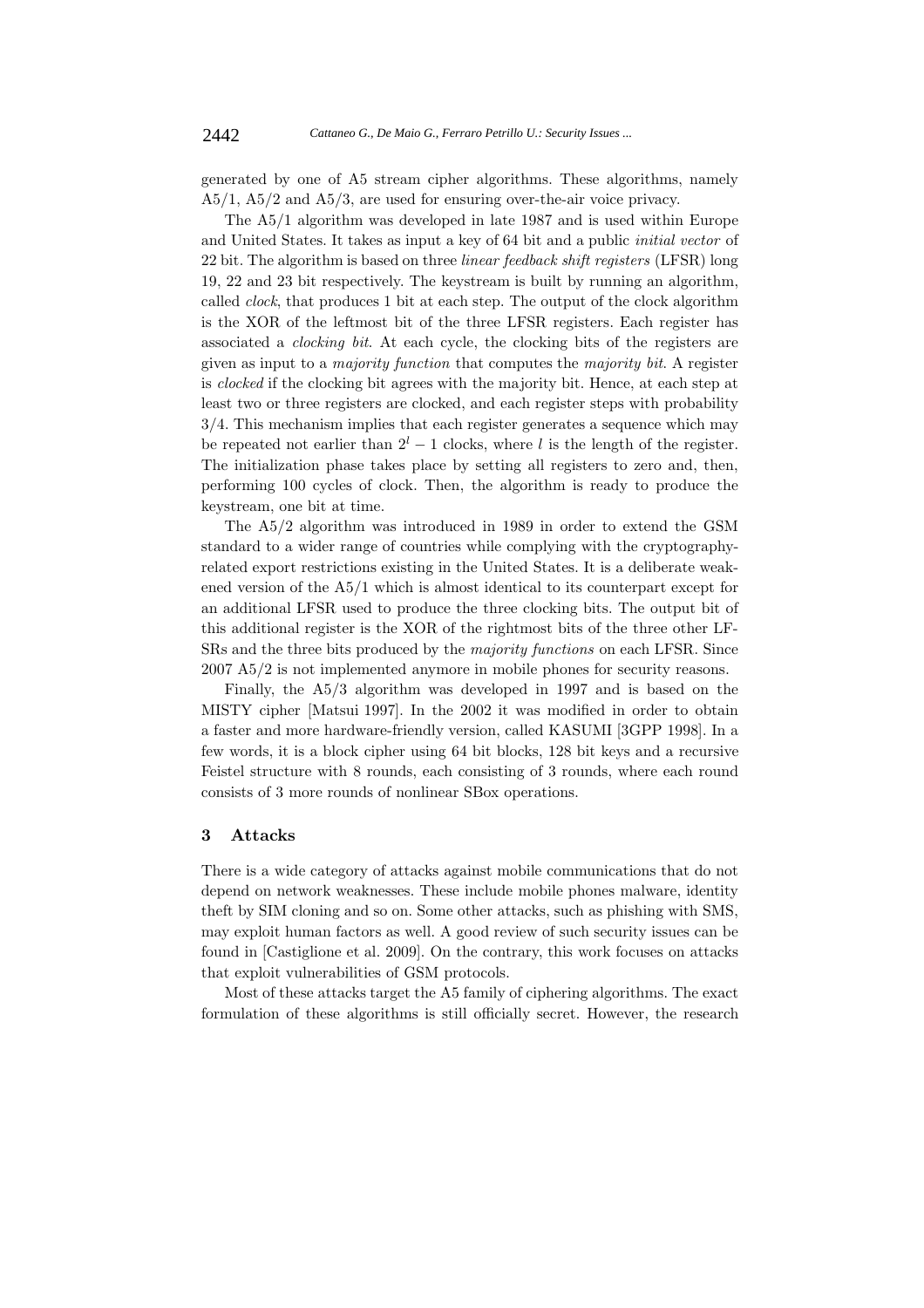community has been able to recover it through a mix of reverse engineering and cryptoanalysis. Namely, the general design of A5/1 was leaked in 1994 and the first cryptanalysis of A5/1 has been performed by Golic [Golic 1997].

In this section we review some of the most interesting attacks proposed so far, distinguishing by passive and active attacks.

### **3.1 Passive Attacks**

After the general design of  $A5/1$  was leaked, several weakness of this algorithm have been exposed by the scientific community. In Table 1 we propose a resume of the passive attacks on the A5/1 algorithm considered in this paper. The first attack targeting the A5/1 algorithm has been proposed by Golic [Golic 1997], which introduced an effective Time-Memory Trade-Off (TMTO) attack based on the birthday paradox. This technique is applicable to any cryptosystem with a relatively small number of internal states like  $A5/1$ , which has  $2^{64}$  states defined by three shift registers. The basic idea of the TMTO is to pre-compute a large set of states *A*, and to consider the set of states *B* through which the algorithm progresses during the generation of output bits. Any intersection between *A* and *B* allows the identification of an actual state of the algorithm. The proposed attack would be practicable only having 15 TB of pre-calculated data or three hours of known conversation, which is not very realistic [Biryukov et al. 2001].

Biryukov *et al.* presented two attacks based on a TMTO [Biryukov et al. 2001]. The first attack requires two minutes of known-conversation data and one second of processing time, while the second attack requires two seconds of plaintext data and several minutes of processing time. The amount of required storage varies from about 140 GB to 290 GB. Unfortunately, the execution time of the proposed attack grows exponentially with the decreasing of the input sequence. The attack exploits many weaknesses of A5/1, like the possibility of identifying states by prefixes of their output sequences, the ability to quickly retrieve the initial state of an intermediate frame and the possibility to extract the key from the initial state of any frame. The major drawback of this attack is that it requires a considerable amount of known-conversation data, which is in practice not always available.

Barkan *et al.* proposed an improvement of this technique in [Barkan et al. 2003]. Their main advancement of their method is the possibility to drop the unrealistic requirement about the availability of a plaintext of the conversation. The authors firstly describe a ciphertext-only attack on A5/2 that requires a few dozen milliseconds of encrypted off-the-air cellular conversation and finds the correct key in less than a second on a personal computer. Then, their proposal is extended to a more-complex ciphertext-only attack on A5/1 exploiting a weakness of the GSM protocol. In particular, the authors observed that error-correction codes are employed in GSM frames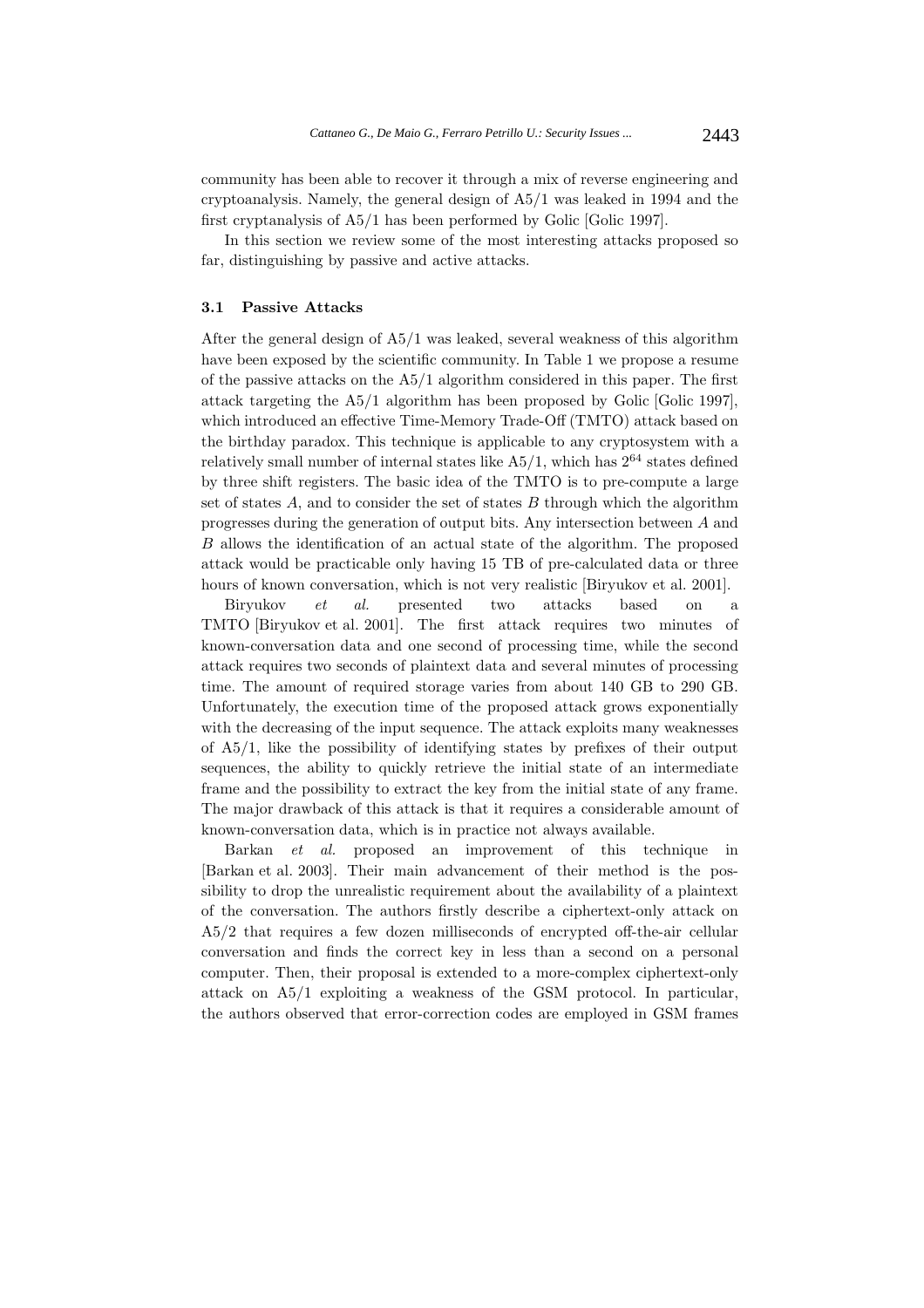| Attack                    | Attack time               | Requirements                                                                                       |
|---------------------------|---------------------------|----------------------------------------------------------------------------------------------------|
| [Golic 1997]              | Several hours             | Three hours of known<br>conversation or about 15<br>TB of pre-calculated data                      |
| Ekdahl and Johansson 2003 | Less than five<br>minutes | Few minutes of known<br>conversation and few MBs<br>of pre-calculated data                         |
| [Biryukov et al. 2001]    | One second                | Two minutes of known<br>conversation and up to 240<br>GB of pre-calculated data                    |
| [Barkan et al. 2003]      | Less than one<br>second   | A few dozen milliseconds of<br>encrypted conversation and<br>several TBs of<br>pre-calculated data |
| [Nohl 2009]               | In almost<br>real-time    | Two TBs of pre-calculated<br>$_{\rm data}$                                                         |

Table 1: A brief resume of the performance of the main passive attacks on the A5/1 considered in this paper, as they were presented in their original formulation.

before encryption, which introduce a highly structured redundancy in the encrypted traffic.

The method adopted to retrieve the encryption key is computationally much faster than the one presented before, with it leading to the possibility of decrypting a conversation in almost real-time. The main drawback of the proposed attack is the very long time required for the pre-computation phase. For instance, with the hardware available at that time, 140 computers and 22 hard disks of 200 GB would have been necessary to calculate such data in one year, in order to decrypt conversations lasting at least 5 minutes.

A different strategy, based on a correlation attack, was introduced by Ekdahl *et al.* [Ekdahl and Johansson 2003]. The main advantage is that whereas TMTO attacks have a complexity which is exponential with the shift register length, here the complexity is almost independent from it. This attack exploits the weakness that the key and the frame counter are initialized in a linear fashion, which enables to separate the session key from the frame number in binary linear expressions. This allows to decrypt a conversation in less than 5 minutes, provided that few minutes of plaintext conversation are available. Moreover, the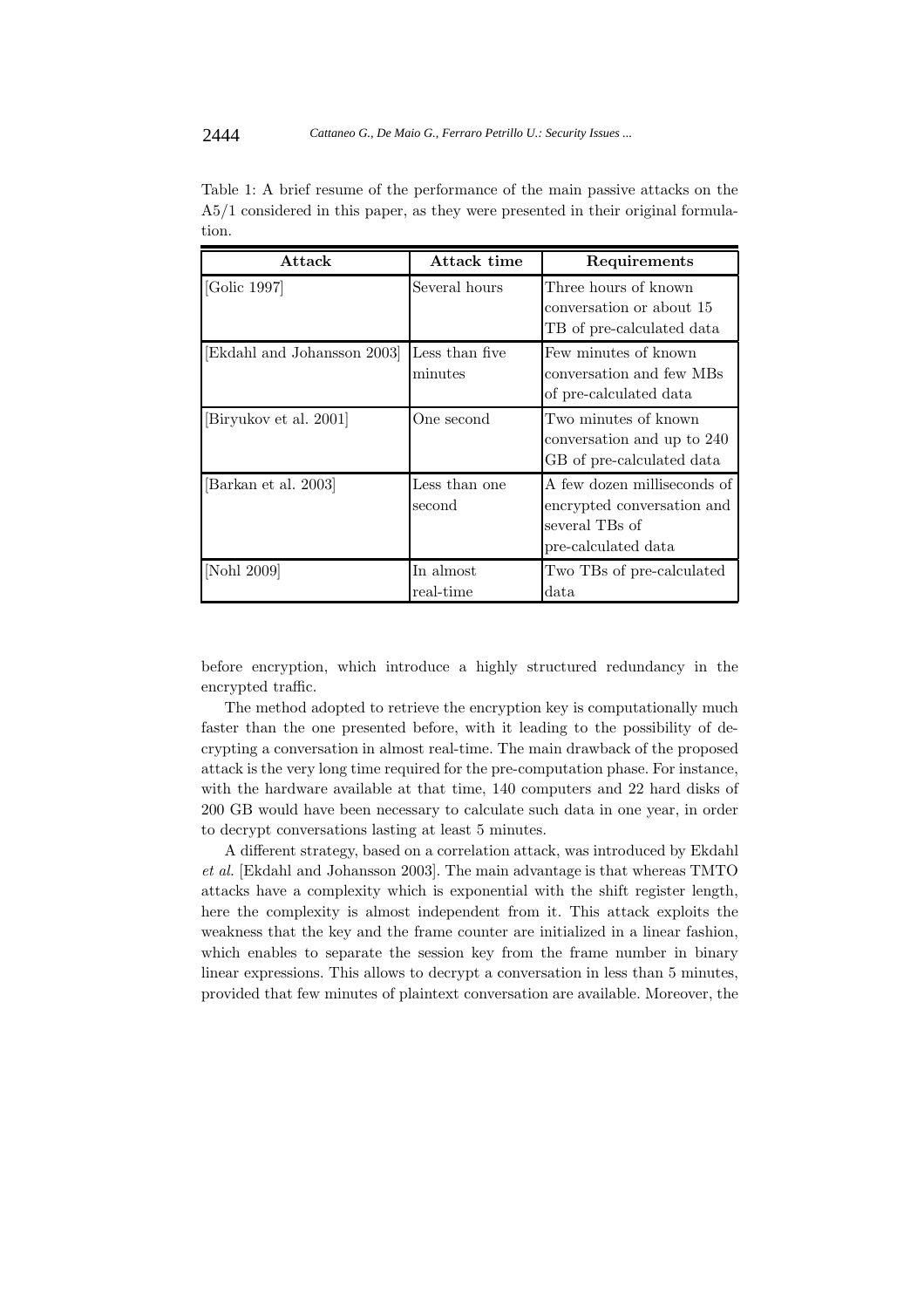time and space requirements for the tables precomputation are much smaller than in previous attacks.

The attack by Ekdahl *et al.* has been further improved by Maximov *et al.* [Maximov et al. 2005], who exploited the weakness that some redundancy is part of the plaintext. In particular, they identified two kinds of redundancy: the first, introduced by Barkan *et al.* [Barkan et al. 2003], is due to the fact that coding of GSM frames is done before encryption, which results in linear relationships in the plaintext since the parity check symbols are also encrypted; the second is due to the fact that special frames, composed by a large number of zeros, are sent during silence periods. The resulting attack needs less then 1 minute of computation, and a few seconds of known conversation.

All the attacks presented so far had very high computational cost and/or were based on unrealistic assumptions. Instead, the first practicable attack, implementable by means of open-source software and commodity hardware, has been made public by Nohl in 2009 [Nohl 2009]. This work showed that A5/1 is vulnerable to generic pre-computation attacks. In fact, for a cipher with small key (64 bit in the case of A5/1), it is possible to construct a *code book*, i.e., a kind of table that provides a mapping between all possible ciphertexts and plaintexts. It can be exploited to perform a known-plaintext attack. For the case of A5/1, if an adequate number of plaintext/ciphertext couples are known, it is possible to recover the encryption key. In the case of GSM, a number of predetermined control messages can be leveraged as known plaintexts [Nohl 2010a].

Considering all the possible combinations, Nohl estimated that a code book for A5/1 would have been sized 128 Petabyte and would have taken more than 100,000 years to be computed on a standard PC. In their talk, Nohl and Paget revisited techniques for computing the code book faster and for storing it compressed. In substance, he proposed a tweaked A5/1 engine optimized for parallelization with CUDA technology, a parallel computing platform (see [NVIDIA Corporation, 2012] for more details) based on the usage of extremely optimized graphic processing units (GPUs). He estimated that using this technique a full code book for A5/1 can be computed in 3 months on 80 GPUs. Some tweaks presented in subsequent talks [Paget and Nohl 2009, Nohl 2010a] allowed to lower this boundary to 1 month on 4 ATI GPUs. Moreover, he proposed the use of a combined approach for data storage which makes use of distinguished point and rainbow tables [Lee and Hong 2012], by means of which it is possible to reduce the size of the code book to just 2 TB.

Nohl estimates that the attack has a 99% success rate when data from a phone registered to the network can be collected, which maximizes the amount of known control frames. Otherwise, the success rate drops to 50%, since only a small number of frames with known plaintext is available. In a subsequent talk, Nohl and Munaut performed a demonstration on how it is possible to find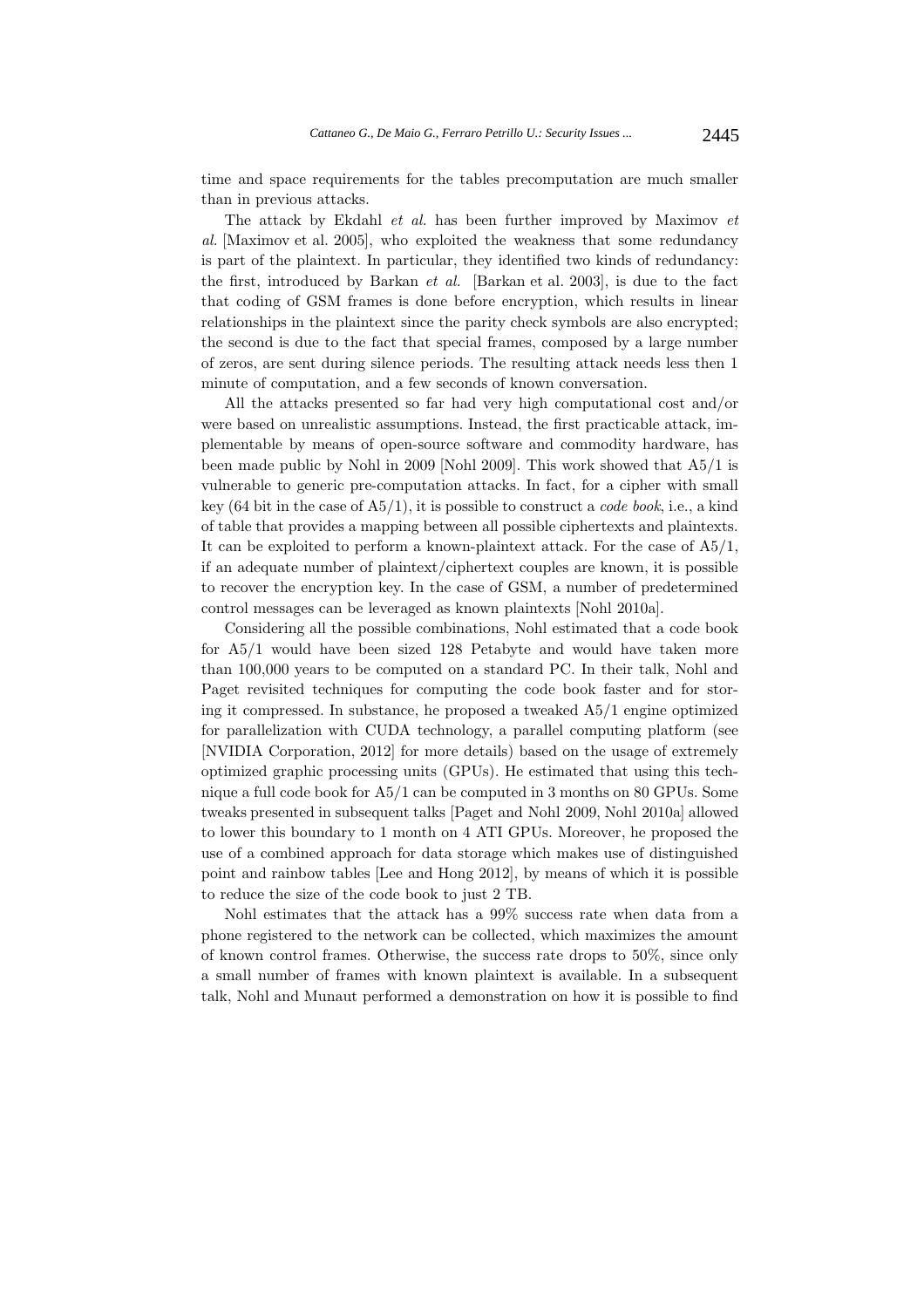phones and decrypt their calls [Nohl 2010b]. Moreover, near real-time decryption has been hypothesized by means of a distributed cracking network.

As a result of these experiments, Nohl and Munaut were able to create a set of rainbow tables (i.e., precomputed tables for reversing cryptographic hash functions) for decrypting GSM conservations. These tables have been made public in 2010, along with an open source tool able to retrieve the key of an intercepted communication [Nohl 2010a]. Even if frequency hopping sequences on the GSM air interface are known, the main limit of this attack is that process raw data from the radio channel is challenging. In 2009, Nohl hypothesized some improvements to the available hardware and software equipment to reduce difficulty. In a subsequent talk, Nohl and Munaut performed a complete demonstration on how it is possible to find phones and decrypt their calls [Nohl 2010b].

The entire cracking process can be accomplished by means of the following open-source software:

- **–** GnuRadio [GNU Software Foundation 2012] to record data from the radio channel
- **–** Airprobe [Airprobe 2010] to parse GSM control data
- **–** Kraken [Labs 2011] to crack the A5/1 session key based on the parsed data
- **–** Airprobe again to decode voice data

Clearly, in order to capture radio data, a programmable radio equipment is needed, such as the Universal Software Radio Peripheral (USRP), essentially a computer-hosted software radio (see [Ettus Research, 2013] for more details).

User tracking is possible thanks to information leaked through the global SS7 network. Currently, there are a number of services available on the Internet which offer phone location lookup, such as [You Get Signal 2000]. They also show that even a reprogrammed cheap phone can be used to intercept a voice call. In particular, they used two Motorola C123 with a custom firmware (OsmocomBB [OsmocomBB Team 2012]) allowing for GSM packet sniffing. The first phone is in charge of recording control messages exchanged by the victim, while the second phone is aimed to hop on the same frequencies as the target phone in order to record the voice call. Intercepted data can be subsequently decrypted by cracking the encryption key used by A5/1, as mentioned before. This demonstration is the definitive proof that a complete and passive GSM call sniffing is feasible and can be accomplished by means of cheap hardware and open-source software.

The final result takes less than a minute and few seconds of known conversation. On the other hand the attack can be performed in few seconds (less than 1 minute) and it needs few seconds of known conversation. Moreover the time necessary for the tables precomputation has been significantly reduced along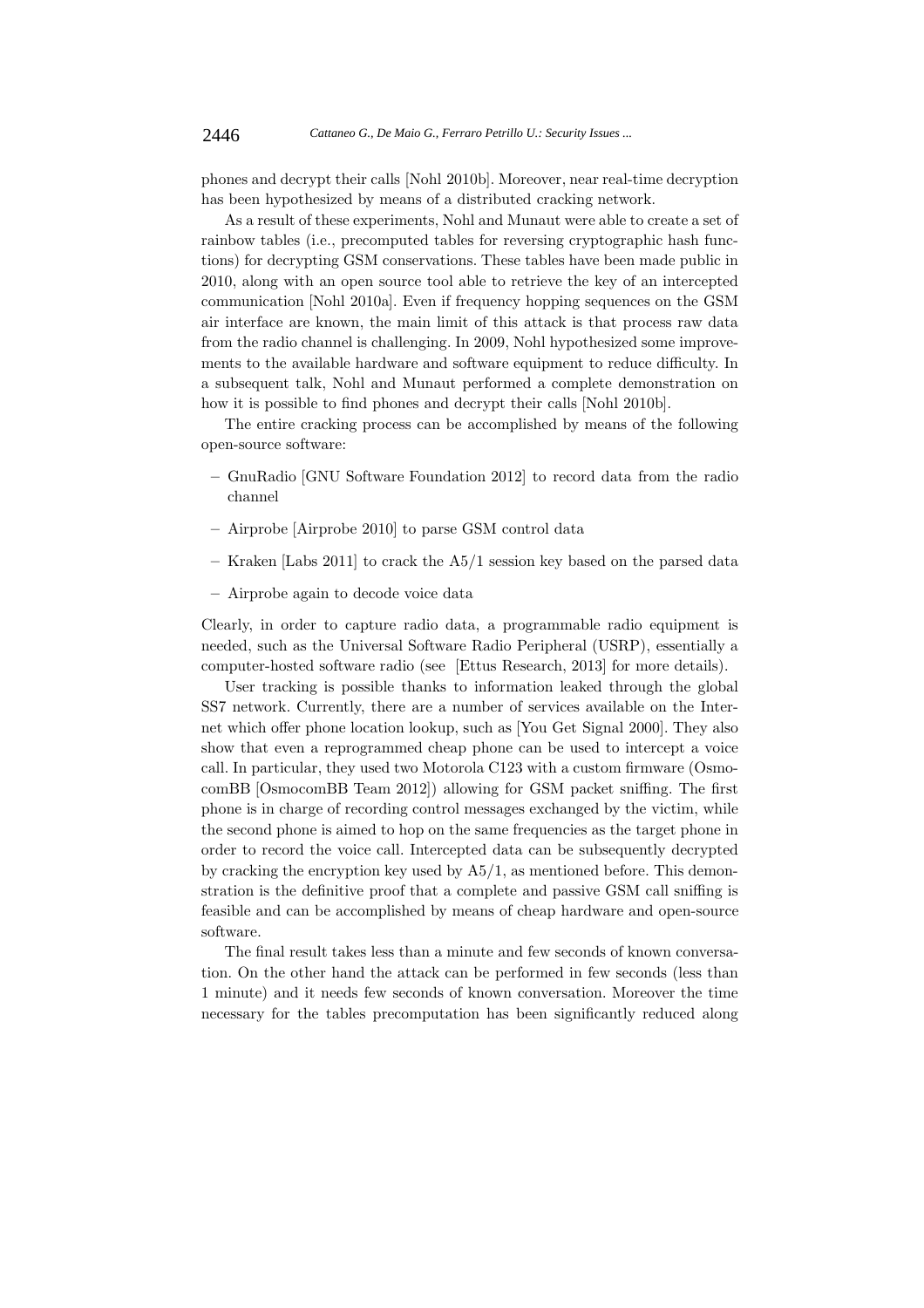with the necessary memory needs. It should be noted that this last attack could be carried out event when no plaintext conversation is available. In this case, it is possible to use some redundancy bits usually existing in a standard GSM conversation as plaintext. There are at least two types of redundancy that can be used to this end. The first, suggested by Barkan *et al.* in [Barkan et al. 2003], consists of the parity-check symbols used to encode the GSM data frame before their encryption. The second traces back to the way the GSM protocol encodes the silence in the conversation in order to save communication traffic, as documented in [ETSI 2000]. In such a case, the mobile phone encrypts and sends to the base station a special frame, consisting of a large number of zeros, followed by two frames (of the same type) per second.

# **3.2 Active Attacks**

There is a number of attacks against telecommunication networks which can be classified as active attacks. With respect to the passive attacks mentioned before, they exploit some design weaknesses of the telecommunication infrastructure which make possible to introduce a false mobile tower controlled by the attacker. The major security hole exploited by the fake tower, also called IMSI Catcher, is that the GSM specification only requires authentication of the handset to the network, but not authentication of the network to the handset. The IMSI Catcher acts between the victim mobile phone(s) and the real towers provided by the service provider, and it is able to both control communication parameters, like encryption algorithms, and eavesdrop traffic. Such an attack falls into the category of Man-In-The-Middle (MITM) attacks.

Some MITM attacks against GSM have been introduced in [Barkan et al. 2003]. They suppose that the victim is connected to a fake base station, which is able to intercept and forward the data sent by the phone to the network and vice versa. In order to perform authentication, the attacker connects to the network, which sends an authentication request to it. The attacker forwards the request to the victim, which computes SRES and returns it to the attacker. The attacker can now authenticate to the network by using SRES. Essentially, the attacker impersonates the network to the victim and the target phone to the network.

At this point, independently from the encryption algorithm chosen by the network, the attacker can request the victim to use a weak cipher like A5/2 (or even no encryption). Then, the attacker can employ cryptanalysis of A5/2 to retrieve the encryption key. It is worth noting that the key generation algorithm only depends on the RAND parameter specified by the network. As consequence, the encryption key used between the victim and the attacker is the same used between the attacker and the network, so that the attacker can decrypt all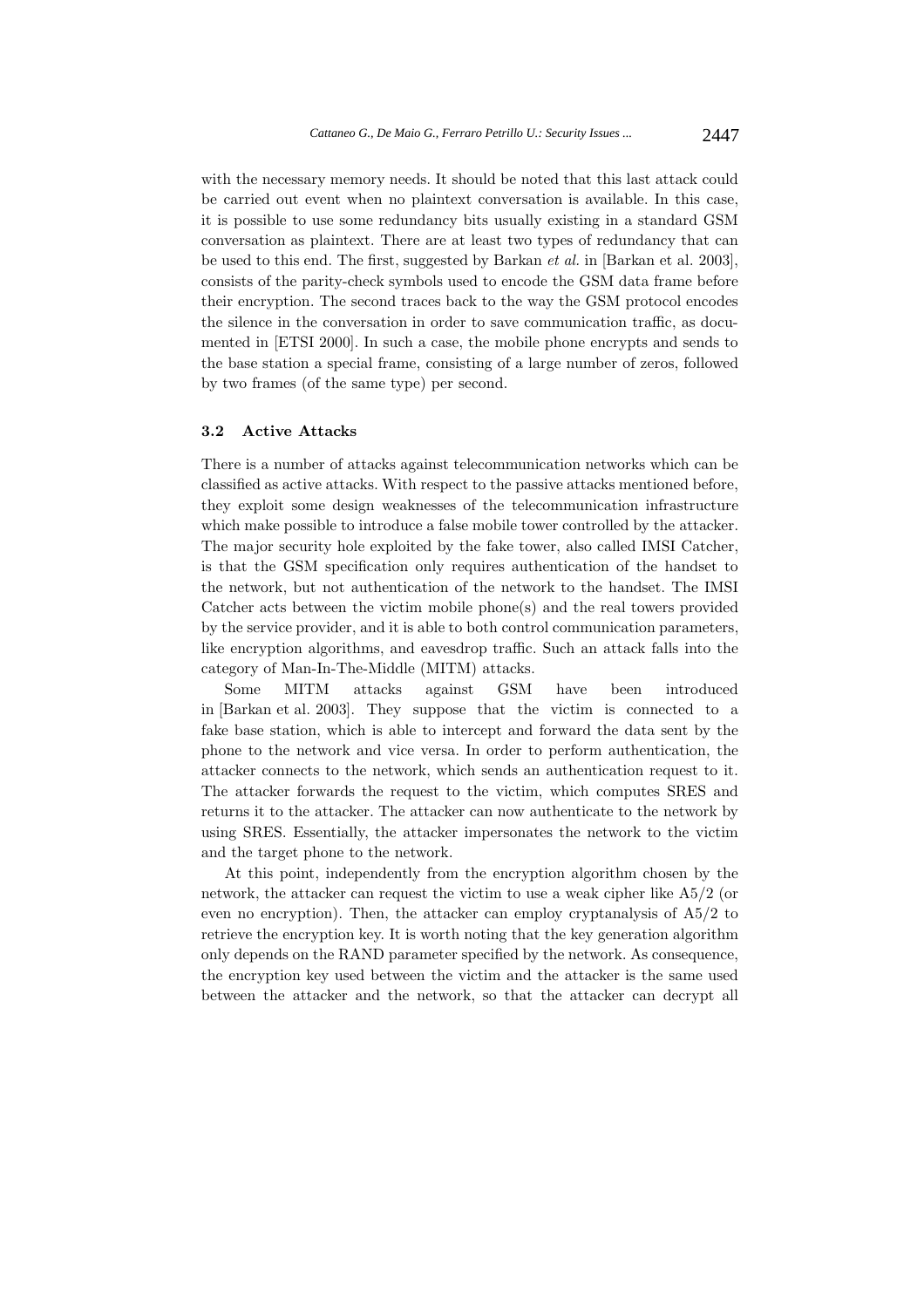the traffic even if a secure encryption algorithm like A5/3 is requested by the network. The same attack can be also performed to decrypt GPRS traffic.

In 2000 a method for identifying a mobile phone user and for eavesdropping outgoing calls has been patented. It has been invalidated in 2012 by the Court of Appeal of England and Wales. In the meantime, a large number of IMSI catcher devices have been commercialized.

Paget and Nohl showed how it is possible to catch IMSI of a subscriber by means of an active attack [Paget and Nohl 2009]. Their attack makes use of a fake base station that could even be built from open source components, like OpenBTS, a 52 MHz clock, Asterisk, and a "cheap" Universal Software Radio Peripheral (USRP). The data can be collected and decoded by means of open source software like Wireshark.

In 2010 a practical attack to GSM has been presented by Paget [Paget 2010] using open source components. It exploits the vulnerability that the mobile phone connects to the strongest base station signal. Since the base station has full control over communication protocols, the handset can be instructed in order to use no traffic encryption  $(A5/0)$ . In this way, the attacker can intercept all the traffic in plaintext. The equipment used for the demonstration has been an hacked IM-ME [Goodspeed 2010] and an USRP, connected to a laptop running OpenBTS and Asterisk. Since identifiers are well known, the fake BS can spoof any GSM network. Moreover, when in presence of a 3G (UMTS) signal, Paget shows that it is possible to force the victim to down to 2G by jamming the 3G frequencies. In this way, the attack introduced before can be performed again. A limit of this attack is that only outbound calls can be intercepted, since the phone results disconnected to the real network. The solution proposed by Paget is to perform a MITM attack, where the attacker also impersonates the victim telephone to the carrier. The attacker can negotiate the weakest cipher possible  $(A5/2 \text{ or } A5/1)$  for traffic encryption, which can be subsequently cracked.

The UMTS standard introduced mutual authentication of the handset and the network in order to prevent man-in-the-middle attacks. It is done by the combination of two security mechanisms: the authentication token AUTN and the integrity protection of the security mode command message. The authentication token ensures the timeliness and origin of the authentication challenge, thus preventing replay of authentication data. The integrity protection prevents an attacker from fooling the handset into using a weak encryption scheme (or no encryption). Meyer and Wetzel [Meyer and Wetzel 2004] presented a scenario in which an attacker can impersonate a valid GSM base station with respect to an UMTS subscriber, even when UMTS authentication and key agreement are used. This attack requires that the victim phone supports both the GSM and the UTRAN radio interface. This requirement is still today met by most of commercialized handsets. The attack exploits the weakness that, unlike in standard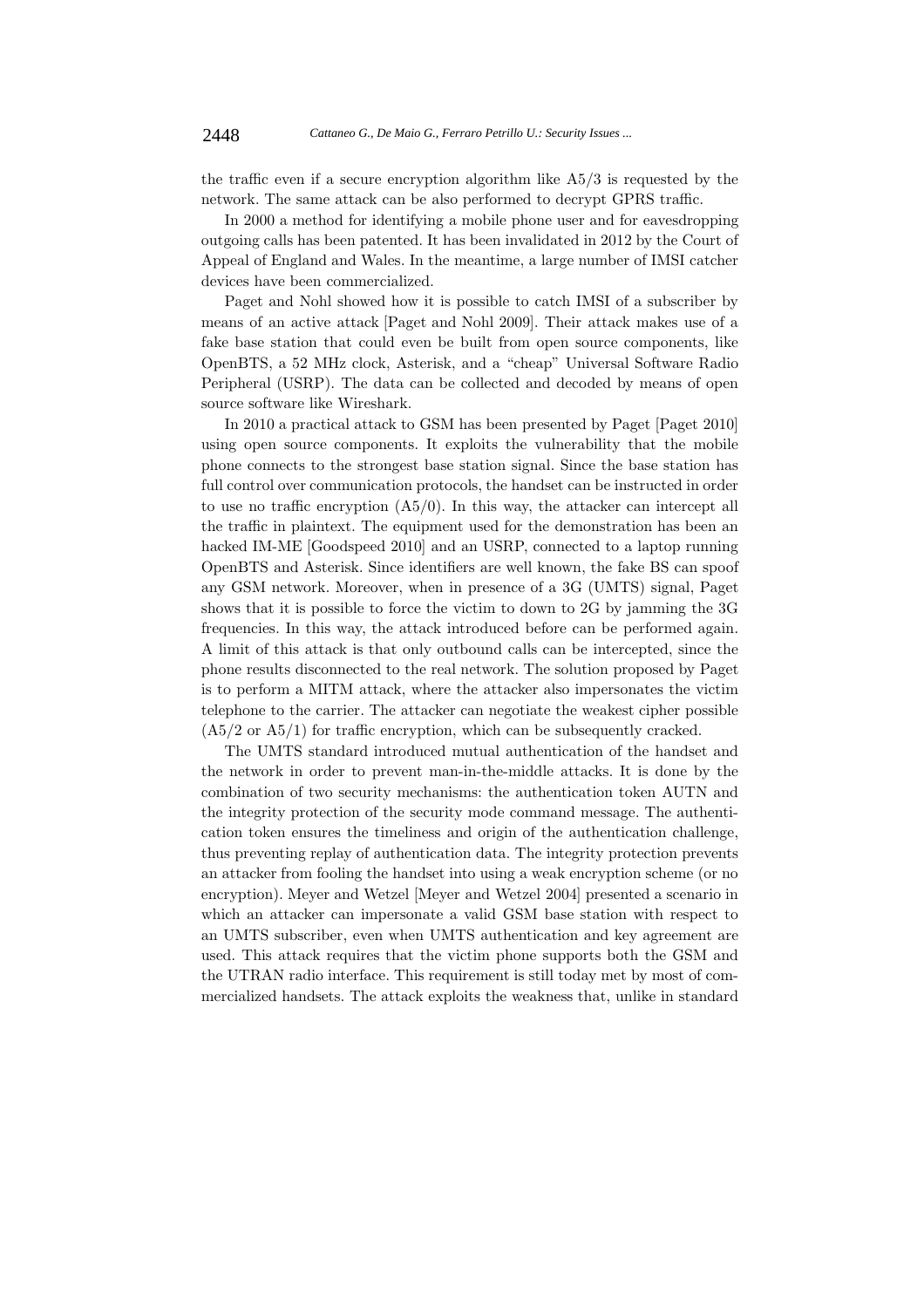UMTS networks, in hybrid GSM/UMTS networks the security mode command is not integrity protected, since GSM does not support integrity protection. As consequence, the message can be easily forged by an attacker. The authors show that the attacker can retrieve the RAND and AUTN parameters from the network by just knowing the IMSI of the victim. Afterwards, it can impersonate the network and request a weak encryption (or no encryption at all) in order to retrieve the encryption key, as in the previous case.

# **4 LTE**

Long-Term Evolution [3GPP 2013a] (LTE) is the upcoming 4G standard for wireless communication for mobile phones and terminals. It is based on the GSM/EDGE and UMTS/HSPA network technologies, with a different radio interface (orthogonal frequency-division multiplexing) and several improvements to the core network. The standard, developed by the 3GPP, aims to improve the speed of 3G networks up to 100Mbit/s downstream and 50Mbit/s upstream.

LTE provides a number of security improvements [3GPP 2011, 3GPP 2013b], mostly regarding the key-derivation function used in the AKA protocol and the encryption algorithms used to protect the communication. Furthermore, the integrity protection is mandatory for all the messages after and including the Security Mode Command, which enhances protection against MITM attacks.

Despite these improvements, some vulnerabilities have been recently pointed out by the research community. Tsay *et al.* [Tsay and Mjølsnes 2012] report a previously undetected flaw in the specifications of both UMTS AKA and LTE AKA, which may be exploited by both outside and inside attackers in order to break user authentication to the serving network. Inside attackers may impersonate the user and use wireless services on his behalf. Essentially, it is possible since the serving network, after contacting the home network for the processing of the user parameters, cannot verify that the response is really bound to the user itself.

Bassil *et al.* [Bassil et al. 2013] claim that LTE is vulnerable to signaling attacks. They show how a set of malicious users may take advantage of the signaling overhead required to setup and release dedicated bearers [3GPP 2013c] in order to overload the network.

# **5 Discussion and Final Remarks**

The large number of attacks developed so far, although not always easy to be put in practice, seems to indicate that security should be a serious issue for GSM users. This is especially true for all those subjects who use this network to carry out confidential activities such as committing financial transactions or exchanging military-related information.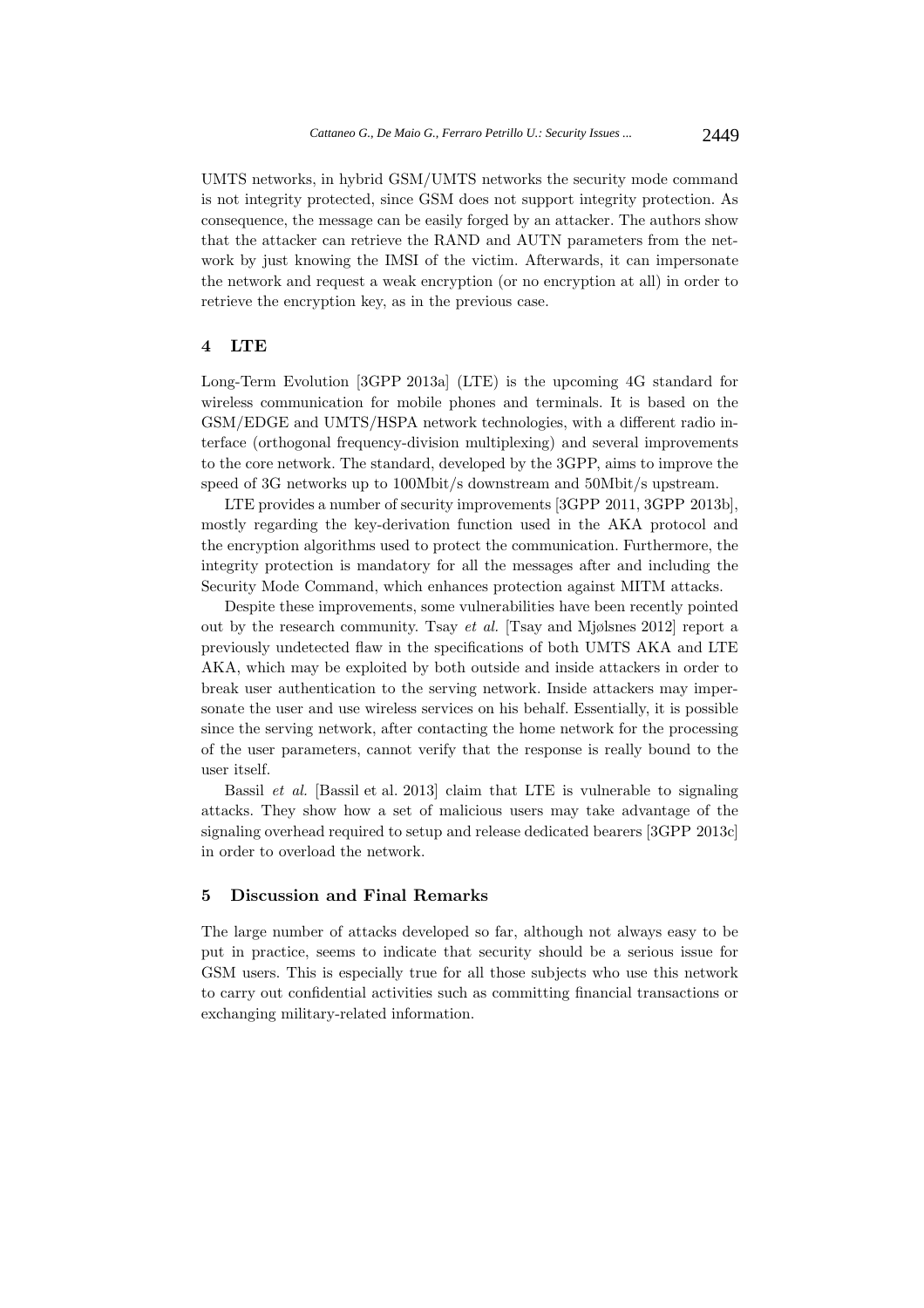GSM carriers seem to have underestimated these threats, as witnessed by the several solutions for providing security to GSM-based communications (see, e.g., [Castiglione et al. 2011, Castiglione et al. 2012, De Santis et al. 2010, GSMK 2012, Huang et al. 2010, Huang 2011]) proposed in the scientific literature and/or available on the market.

Even though new generation mobile telecommunication systems, such as UMTS and LTE, introduce stronger algorithms for authentication, encryption and data integrity, their interoperability with GSM protocols makes these enhancements almost useless. In fact, as long as old protocols will be supported by the network, it will be not possible to avoid impersonation attacks which exploit inherent design weaknesses of GSM.

# **References**

- [3GPP 2011] 3rd Generation Partnership Project. "Comparison of LTE Security and UMTS Security". (2011) http://3gpphelp.blogspot.com/2011/10/ comparison-of-lte-security-and-umts.html.
- [3GPP 2013a] 3rd Generation Partnership Project. "3GPP LTE". (2013) http: //www.3gpp.org/LTE.
- [3GPP 2013b] 3rd Generation Partnership Project. "3GPP System Architecture Evolution (SAE); Security Architecture". (2013) http://www.3gpp.org/ftp/specs/ html-info/33401.htm.
- [3GPP 2013c] 3rd Generation Partnership Project. "Non-Access-Stratum (NAS) protocol for Evolved Packet System (EPS); Stage 3". (2013) http://www.3gpp.org/ ftp/Specs/html-info/24301.htm.
- [3GPP 1998] 3rd Generation Partnership Project. "Technical Specifications for GSM Systems". (1998) http://www.3gpp.org/.
- [Airprobe 2010] Airprobe. (2010) https://svn.berlin.ccc.de/projects/ airprobe/.
- [Barkan et al. 2003] Barkan, E., Biham, E., Keller, N. (2003). "Instant Ciphertextonly Cryptanalysis of GSM Encrypted Communication"; Proc. Advances in Cryptology-CRYPTO 2003.
- [Bassil et al. 2013] Bassil, R., Elhajj, I. H., Chehab, A., and Kayssi, A. (2013). "Effects of Signaling Attacks on LTE Networks"; Proc. *27th International Conference on Advanced Information Networking and Applications Workshops (WAINA)*, 2013, 499–504.
- [Biryukov et al. 2001] Biryukov, A., Shamir, A., and Wagner, D. (2001). "Real-time Cryptanalysis of A5/1 on a PC"; Proc. *Fast Software Encryption*, Volume 1978 of *Lecture Notes in Computer Science*, 1–18. Springer.
- [Castiglione et al. 2012] Castiglione, A., Cattaneo, G., Cembalo, M., De Santis, A., Faruolo, P., Petagna, F., and Ferraro Petrillo, U. (2012). "Engineering a Secure Mobile Messaging Framework"; *Computers & Security*, 31(6), 771–781.
- [Castiglione et al. 2011] Castiglione, A., Cattaneo, G., De Maio, G., and Petagna, F. (2011). "SECR3T: Secure End-to-End Communication over 3G Telecommunication Networks"; Proc. *5th International Conference on Innovative Mobile and Internet Services in Ubiquitous Computing (IMIS)*, 2011, 520–526.
- [Castiglione et al. 2009] Castiglione, A., De Prisco, R., and De Santis, A. (2009). "Do you Trust your Phone?"; Proc. *10th International Conference on Electronic Commerce and Web Technologies (EC-WEB)*, 2009, Volume 5692 of *Lecture Notes in Computer Science*, 50–61. Springer.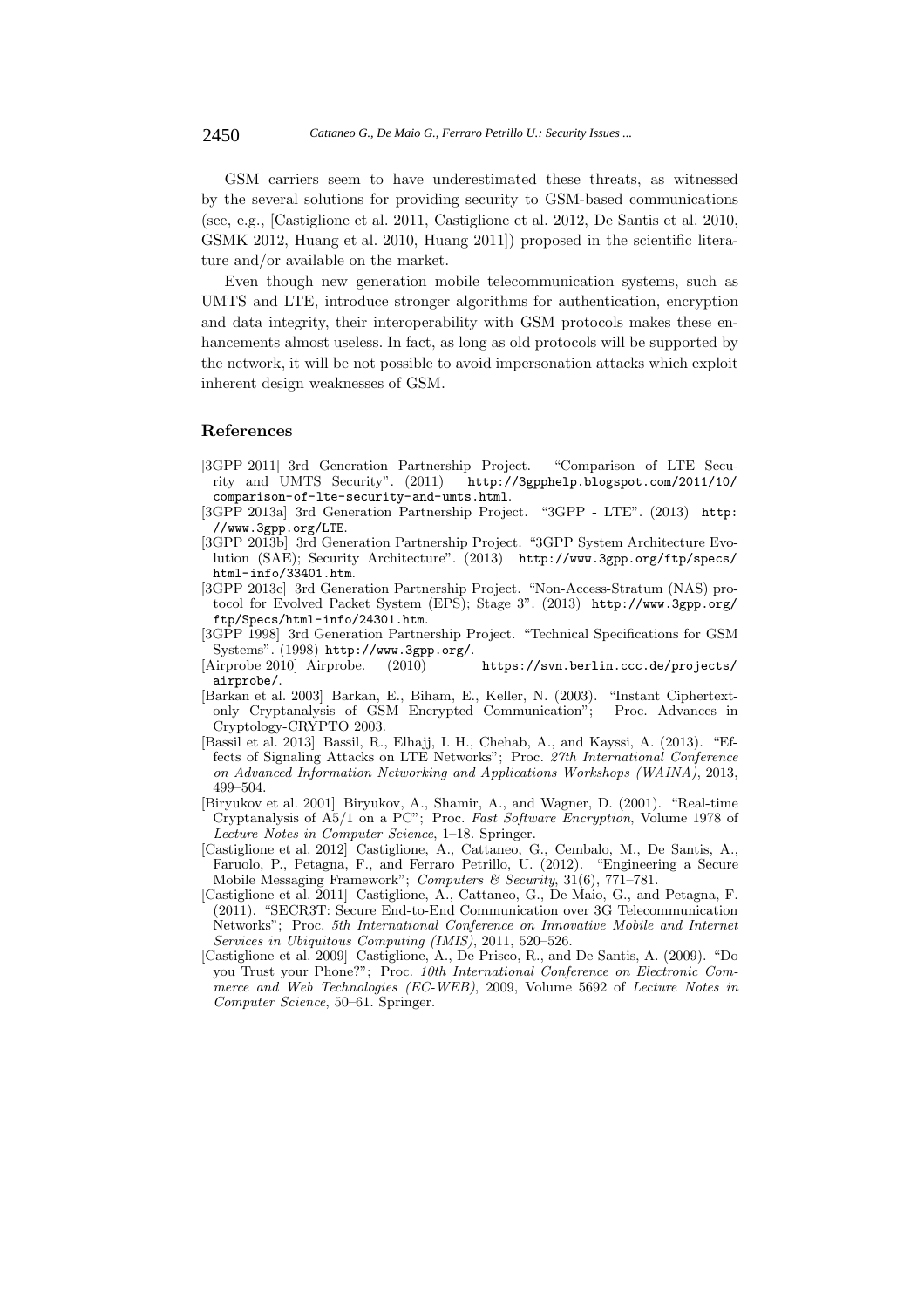- [Cattaneo et al. 2013] Cattaneo, G., De Maio, G., Faruolo, P., and Ferraro Petrillo, U. (2013). "A Review of Security Attacks on the GSM Standard"; Proc. *Information and Communication Technology*, volume 7804 of *Lecture Notes in Computer Science*, 507–512. Springer.
- [De Santis et al. 2010] De Santis, A., Castiglione, A., Cattaneo, G., Cembalo, M., Petagna, F., and Ferraro Petrillo, U. (2010). "An Extensible Framework for Efficient Secure SMS"; Proc. 4th International Conference on Innovative Mobile and Internet Services in Ubiquitous Computing (IMIS), 2010, 843–850.
- [Ekdahl and Johansson 2003] Ekdahl, P. and Johansson, T. (2003). "Another Attack on A5/1"; *IEEE Transactions on Information Theory*, 49(1), 284–289.
- [ETSI 2000] ETSI (2000). "Digital Cellular Telecommunications System (Phase 2+); Full rate speech; Comfort Noise Aspect For Full Rate Speech Traffic Channels"; Technical report, European Standard (Telecommunications series).
- [Ettus Research, 2013] Ettus Research (2013).
- [GNU Software Foundation 2012] GNU Software Foundation (2012). GNU Radio.
- [Golic 1997] Golic, J. D. (1997). "Cryptanalysis of Alleged A5 Stream Cipher"; Proc. *EUROCRYPT*, 1997, Volume 1233 of *Lecture Notes in Computer Science*, 239–255. Springer.
- [Goodspeed 2010] Goodspeed, T. (2010). Travis Goodspeed's Blog: IM ME GoodFET Wiring Tutorial. http://travisgoodspeed.blogspot.it/2010/03/ im-me-goodfet-wiring-tutorial.html.
- [GSMK 2012] GSMK (2012). Cryptophone. http://www.cryptophone.de/.
- [Huang 2011] Huang, H. (2011). "Strongly Secure One Round Authenticated Key Exchange Protocol with Perfect Forward Security"; Proc. *Provable Security*, Volume 6980 of *Lecture Notes in Computer Science*, 389–397. Springer.
- [Huang et al. 2010] Huang, Y.-F., Leu, F.-Y., and Wei, K.-C. (2010). "Constructing a Secure Point-To-Point Wireless Environments by Integrating Diffie-Hellman Pkds and Stream Ciphering"; Proc. *International Conference on Complex, Intelligent and Software Intensive Systems (CISIS)*, 2010, 384–390.
- [Labs 2011] Labs, S. R. (2011). "Decrypting GSM Phone Calls". https://srlabs. de/.
- [Lee and Hong 2012] Lee, G. W. and Hong, J. (2012). "A Comparison of Perfect Table Cryptanalytic Tradeoff Algorithms"; Cryptology ePrint Archive, Report 2012/540. http://eprint.iacr.org/.
- [Margrave 1995] Margrave, D. (1995). "GSM Security and Encryption"; http://www. hackcanada.com/blackcrawl/cell/gsm/gsm-secur/gsm-secur.html.
- [Matsui 1997] Matsui, M. (1997). "New Block Encryption Algorithm MISTY"; Proc. *Fast Software Encryption*,1997, Volume 1267 of *Lecture Notes in Computer Science*, 54–68. Springer.
- [Maximov et al. 2005] Maximov, A., Johansson, T., and Babbage, S. (2005). "An Improved Correlation Attack on A5/1"; *Selected Areas in Cryptography*, 2005, Volume 3357 of *Lecture Notes in Computer Science*, 1–18. Springer.
- [Meyer and Wetzel 2004] Meyer, U. and Wetzel, S. (2004). "A Man-in-the-Middle Attack on UMTS"; Proc. *3rd ACM workshop on Wireless security, WiSe*, 2004, 90–97, New York, NY, USA. ACM.
- [Nohl 2009] Nohl, K. (2009). "Subverting the Security Base of GSM"; Hacking at Random.
- [Nohl 2010a] Nohl, K. (2010a). "Attacking Phone Privacy"; Black Hat USA.
- [Nohl 2010b] Nohl, K. (2010b). "Wideband GSM sniffing"; 27th Chaos Communication Congress.
- [NVIDIA Corporation, 2012] NVIDIA Corporation (2012). Parallel Programming and Computing Platform: CUDA . http://www.nvidia.com/object/cuda\_home\_new. html.
- [OsmocomBB Team 2012] OsmocomBB Team (2012). http://bb.osmocom.org/ trac/.